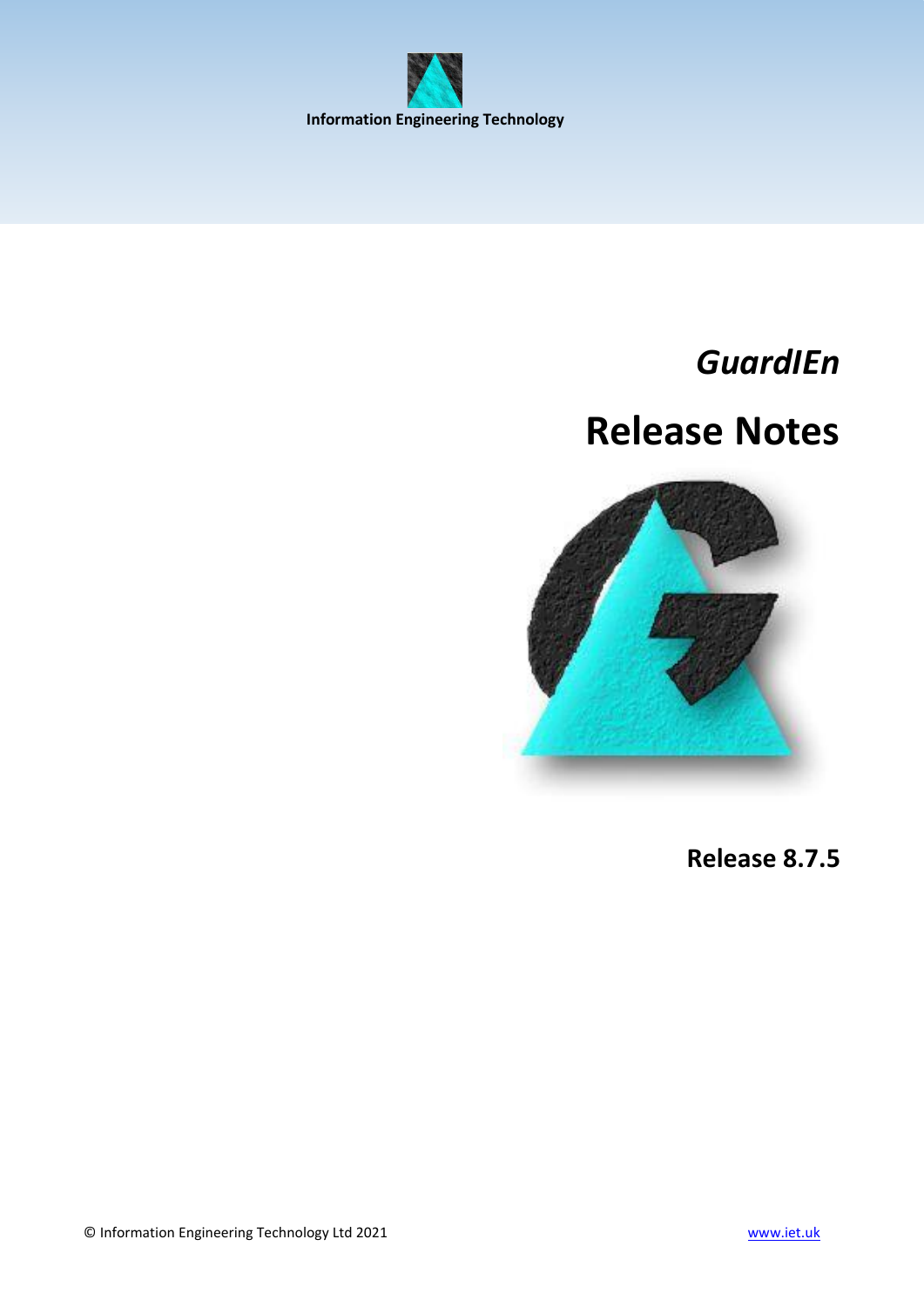# **CONTENTS**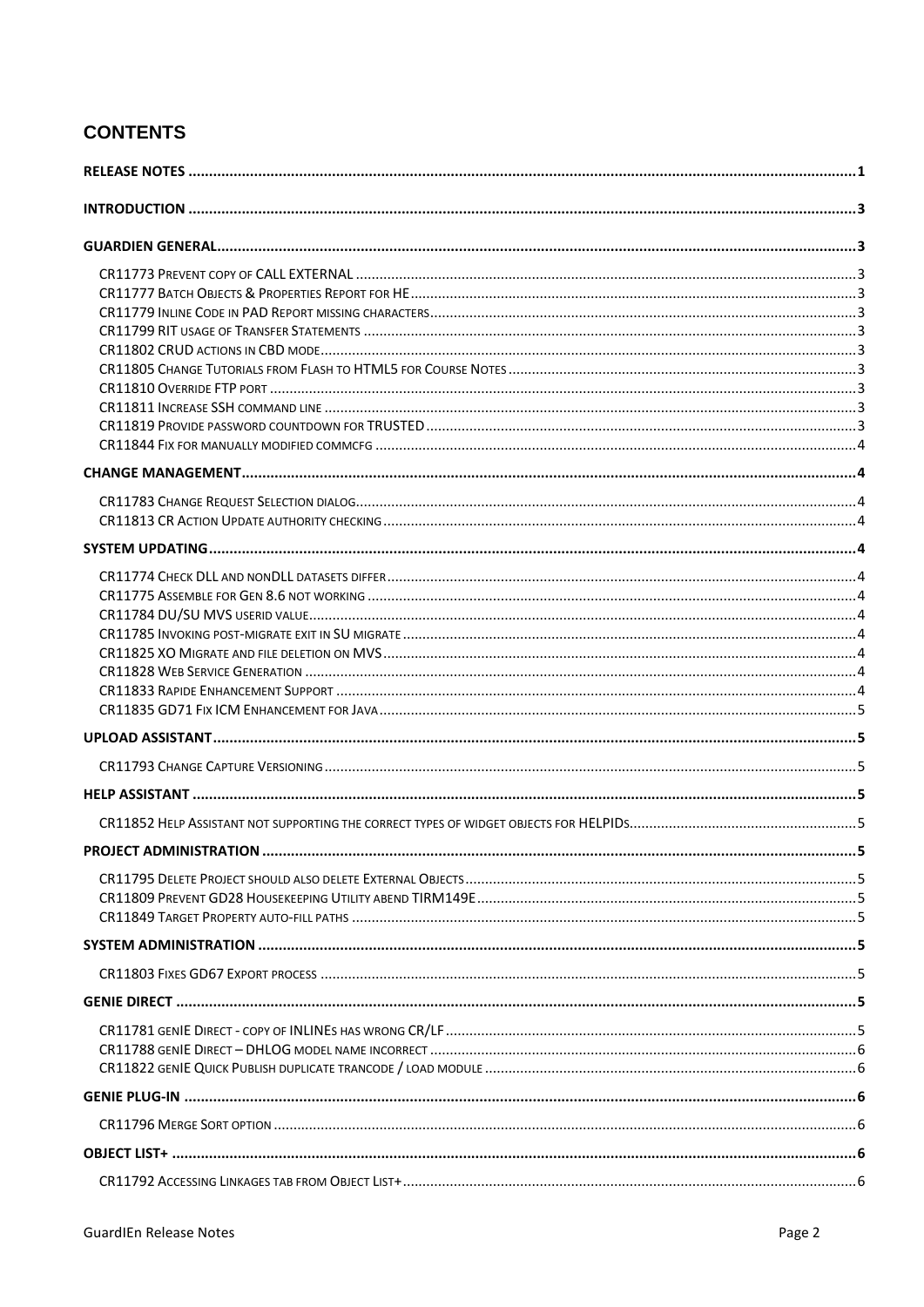# <span id="page-2-0"></span>**Introduction**

Changes marked with a '\*\*' indicate fixes to high severity issues and it is highly recommended that the service pack is installed if you are likely to be affected by these issues.

Changes marked with a '\*' indicates fixes to medium severity issues or a change in behaviour and again it is recommended that the service pack is installed if this issue is likely to affect you.

# <span id="page-2-1"></span>**GuardIEn General**

# <span id="page-2-2"></span>*CR11773 Prevent copy of CALL EXTERNAL*

Copying of action blocks that contain a CALL EXTERNAL is now prevented. The CA Gen schema specifies that the XSIFACE object is referenced rather than copied and copying the CALL EXTERNAL statement therefore means that the statement in the new AB references the same XSIFACE rather than creating a copy. If either of the action blocks are deleted or if either of the CALL EXTERNAL statements are deleted however, CA Gen cascade deletes the XSIFACE which therefore deletes the CALL EXTERNAL statement from both the original and copied AB. The same behaviour is noticed in the CA Gen toolset but the toolset allows the AB to be copied, which is not recommended as a workaround since the same issue will result.

# <span id="page-2-3"></span>*CR11777 Batch Objects & Properties Report for HE*

The batch objects and properties report for data objects currently available for the CSE (GD48) is now also available on the HE.

#### <span id="page-2-4"></span>*CR11779 Inline Code in PAD Report missing characters*

When inline code statement text needs to be wrapped, 4 characters are incorrectly removed from the wrapped line.

# <span id="page-2-5"></span>*CR11799 RIT usage of Transfer Statements*

The RIT usage of an action block does not correctly list the triggers used for a Transfer statement

# <span id="page-2-6"></span>*CR11802 CRUD actions in CBD mode*

When using CBD usage style, the CRUD action does not show associate, disassociate or transfer actions.

# <span id="page-2-7"></span>*CR11805 Change Tutorials from Flash to HTML5 for Course Notes*

Since Flash is no longer supported, the Course Notes for GuardIEn Tutorials have been converted to HTML5.

# <span id="page-2-8"></span>*CR11810 Override FTP port*

The port that the GuardIEn client connects to for FTP file transfers can be changed from the default 21 to another port using an environment variable:

GDN\_FTP\_PORT=nn – override all FTP ports

GDN\_FTP\_PORT\_<xxx>=nn override FTP port for server <xxx> where <xxx> is the hostname or IP address as defined to GuardIEn / XOS.

#### <span id="page-2-9"></span>*CR11811 Increase SSH command line*

Increase SSH command line length from 500 to 1000 characters

#### <span id="page-2-10"></span>*CR11819 Provide password countdown for TRUSTED*

Provide the password countdown to expiry option (PWDCHWRN, PWDCHDAY properties) even for z/OS HE sites with the TRUSTED MVSLOGN system parameter. This is to overcome the situation whereby, with no security enabled server side, you can login to GuardIEn and not realise your central password needs altering - so this switch is a reminder to even those using the TRUSTED sign-in to change their password at the appropriate time.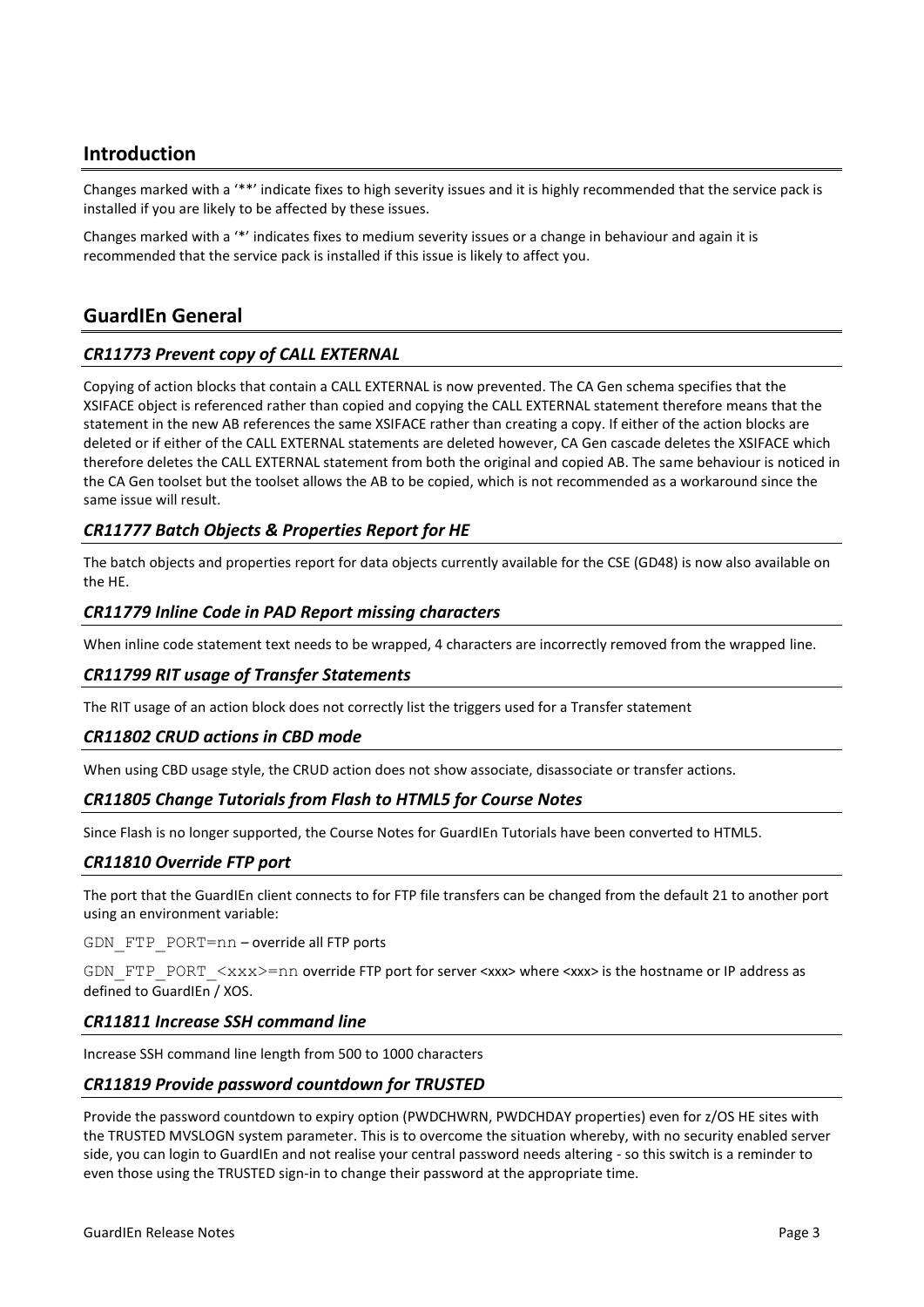# <span id="page-3-0"></span>*CR11844 Fix for manually modified commcfg*

If tokens like CMIDEBUG are manually added to the commcfg.ini file before the server lines, the correct comms method is not deduced by GuardIEn to decide whether to present the logon dialog before or after the initial server call.

# <span id="page-3-1"></span>**Change Management**

# <span id="page-3-2"></span>*CR11783 Change Request Selection dialog*

The Select Change Request dialog can be invoked to either select a single CR or multiple CRs. At present it remembers the selected CRs when refreshing the list (for example changed filters) and if in the single-select mode, this can result in an error message being displayed that multiple CRs cannot be selected. It now does not remember the selected CRs on a refresh when in single select mode.

# <span id="page-3-3"></span>*CR11813 CR Action Update authority checking*

The CRACTASS project property which enables CR actions to be updated by the CR assignee does not correctly determine the CR assignee.

# <span id="page-3-4"></span>**System Updating**

# <span id="page-3-5"></span>*CR11774 Check DLL and nonDLL datasets differ*

A check has been added to the MVS compile step to verify that the DLL and nonDLL datasets are not the same when compiling code for compatibility.

#### <span id="page-3-6"></span>*CR11775 Assemble for Gen 8.6 not working*

Performing an Assemble on Windows through GuardIEn does not work with Gen 8.6, giving an error that the Gen compose script cannot be found on the classpath (com.ca.gen.bt.compose.Compose). This fix is in script GdDeploy.bat.

#### <span id="page-3-7"></span>*CR11784 DU/SU MVS userid value*

When executing DU/SU steps on a CSE for execution on MVS, if the MVSFTPUS target property is set to the value <USERID> (which is used for XOS processing), the pre-populated userid in the DU/SU execution dialog remains this value. It now replaces the value '<USERID>' with the user's GuardIEn userid.

# <span id="page-3-8"></span>*CR11785 Invoking post-migrate exit in SU migrate*

The post-migrate check exit GDPMIGEX is invoked when a migrate step in a system update is successful. However, if the migrate is only partially successful (for example some models are updated and other not) or does not complete, the exit is not invoked. With this change the exit can be always invoked or invoked if the migrate is partially completed. To enable the new behaviour, create a system parameter with a code of SUMIGPEX and a text value of ALWAYS to always invoke the exit even if the migration fails.

# <span id="page-3-9"></span>*CR11825 XO Migrate and file deletion on MVS*

The XOS Migrate step on the HE only deletes the first XO file per deliverable type for MVS targets. The XO objects in the GuardIEn database are deleted but only the first actual dataset member is deleted from the source dataset.

#### <span id="page-3-10"></span>*CR11828 Web Service Generation*

Fixed an issue with the generation of the web service outbnd.xsl transformation file

#### <span id="page-3-11"></span>*CR11833 Rapide Enhancement Support*

Provided support for the new Rapide feature to enable a common .JAR for server load module ia/oa classes. You need to install the Rapide 3.0 incremental updates dated 12th May 2021 or later.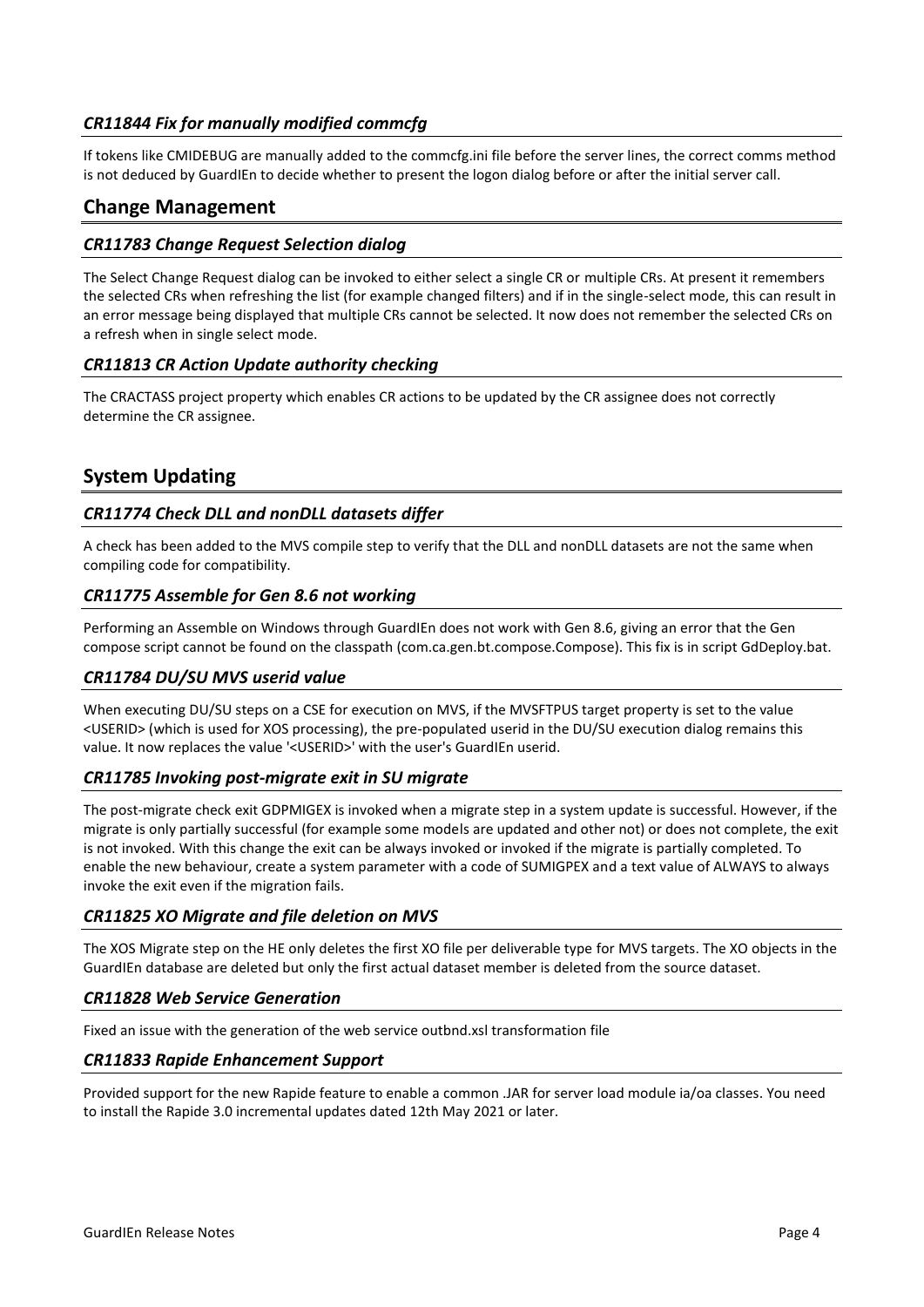# <span id="page-4-0"></span>*CR11835 GD71 Fix ICM Enhancement for Java*

The GD71 Fix ICM utility removes action blocks that are only statically linked into an Opslib from the ICM of server load modules to avoid them being duplicated into the server load module. For Java platforms, a similar issue arises where the classes for action blocks packaged into an Opslib are also duplicated in the server load module. This duplication of the action block classes is unwanted since it means that if a dynamic action block is changed, all server load modules that use it also need to be re-linked. GD71 has been enhanced to also remove dynamic action blocks from the icm file.

# <span id="page-4-1"></span>**Upload Assistant**

# <span id="page-4-2"></span>*CR11793 Change Capture Versioning*

When performing change capture via either the Upload Assistant or Direct Editing, if the changes are being captured to a CR, deliverable versions are now always assigned, even if the 'Assign Versions' property is not ticked. The Assign Versions property is only used to control whether versions are assigned when the changes are not being captured to a CR.

# <span id="page-4-3"></span>**Help Assistant**

# <span id="page-4-4"></span>*CR11852 Help Assistant not supporting the correct types of widget objects for HELPIDs*

A change in GuardIEn 8.6 SP8 and GuardIEn 8.7 SP2 meant that the list of widget/control types that Help Assistant lists and sets the HELPIDs of was incorrect - in particular, LSTBXFLDs do have a HELPID, but listboxes/dropdowns do not.

# <span id="page-4-5"></span>**Project Administration**

# <span id="page-4-6"></span>*CR11795 Delete Project should also delete External Objects*

When a Deliverable is deleted the associated External Objects in GuardIEn should also be deleted. At present these are disassociated and left as orphan data in the database. This has now been resolved.

# <span id="page-4-7"></span>*CR11809 Prevent GD28 Housekeeping Utility abend TIRM149E*

An abend was encountered when VerifIEr parameters were checked against an empty origin location. This is now resolved.

# <span id="page-4-8"></span>*CR11849 Target Property auto-fill paths*

When using the Target Property auto-fill paths function for the client or server variant 1, the language is not appended to target property paths that require the language.

# <span id="page-4-9"></span>**System Administration**

# <span id="page-4-10"></span>*CR11803 Fixes GD67 Export process*

Fix errors found in the GD67 Export process

# <span id="page-4-11"></span>**genIE Direct**

# <span id="page-4-12"></span>*CR11781 genIE Direct - copy of INLINEs has wrong CR/LF*

When using genIE Direct to copy/xcopy INLINE statements, newlines are not handled correctly, so if you open a copied INLINE statement in the Gen Toolset and edit that INLINE, the line breaks will be missing.